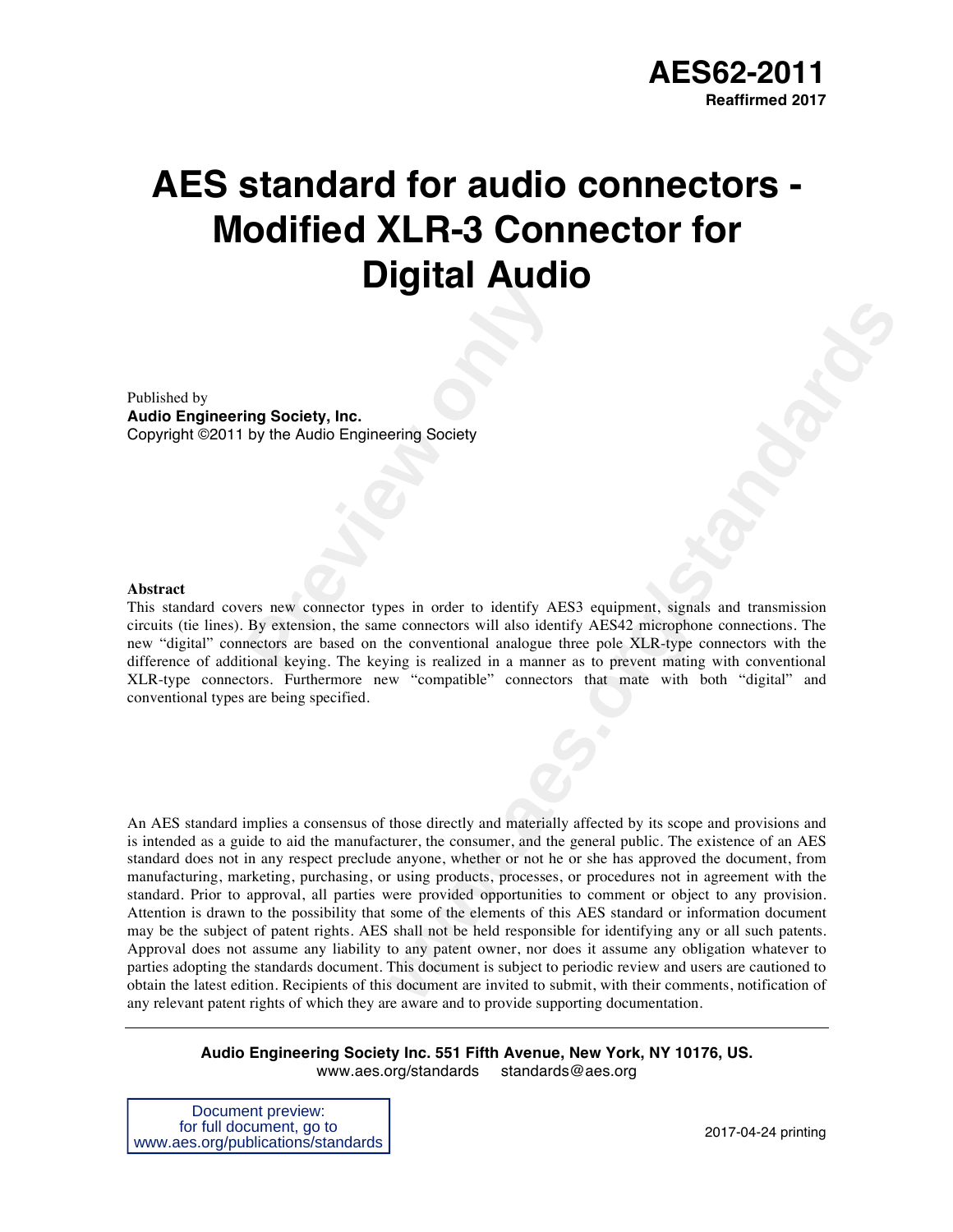#### $-2-$

### **Contents**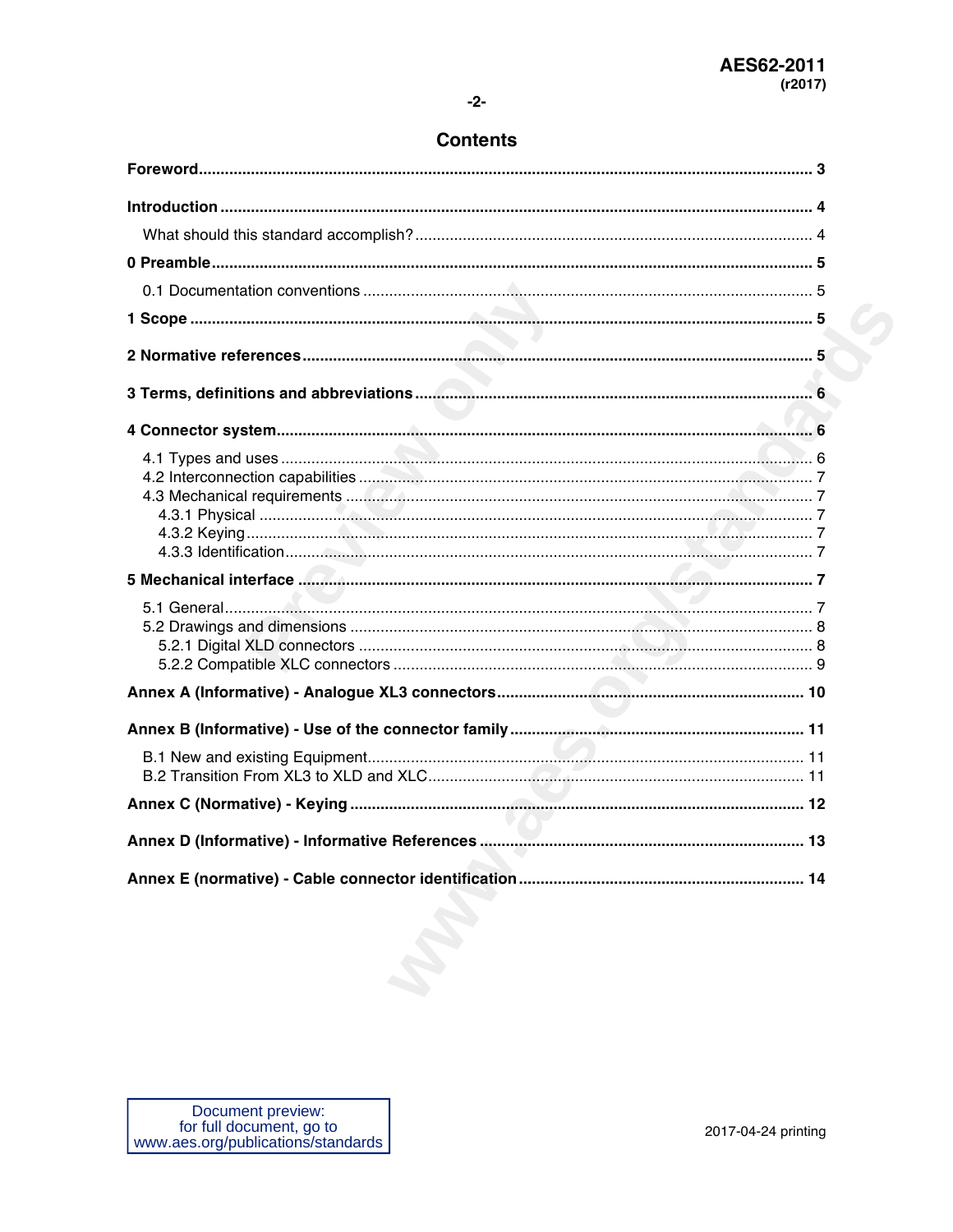#### **-3-**

#### **Foreword**

This foreword is not part of AES62-2011, *AES standard for audio connectors - Modified XLR-3 Connector for Digital Audio*.

AES3, *AES standard for digital audio engineering - Serial transmission format for two channel linearly represented digital audio data* standardizes the serial digital transmission of two channels of digital audio over balanced, twisted-pair cable. The need for a unique connector type to identify AES3 equipment, signals and transmission circuits (tie lines) was considered by the SC-04-04 working group on Microphones when considering AES42, *AES Standards for Acoustics - Digital interface for microphones*, and by the SC-02-02 Working Group on Digital Audio Interfaces - responsible for the maintenance of AES3.

its (tie lines) was considered by the SC-04-04<br>2, *AES Standards for Acoustics - Digital interfac*<br>1 Digital Audio Interfaces - responsible for the main<br>tionnaire and a resulting report, conducted and<br>the connector strateg *Acoustics • Digital interface for microphones*, and by the SC 02-02<br>
es. responsible for the maintenance of AFS3.<br>
was developed in the SC 05-02 working group on Audio Connectors<br>
this work, this document proposes new con Following a questionnaire and a resulting report, conducted and prepared by SC-02-02 under project AES-X119, a suitable connector strategy was developed in the SC-05-02 working group on Audio Connectors under project AES-X105. As a result of this work, this document proposes new connector types for AES3 digital audio signals over balanced, twisted-pair cable.

Ray Rayburn Chair, SC-05-02 working group on audio connectors 2011-05-04

#### **Note on normative language**

In AES standards documents, sentences containing the word "shall" are requirements for compliance with the document. Sentences containing the verb "should" are strong suggestions (recommendations). Sentences giving permission use the verb "may". Sentences expressing a possibility use the verb "can".

Document preview: for full document, go to www.aes.org/publications/standards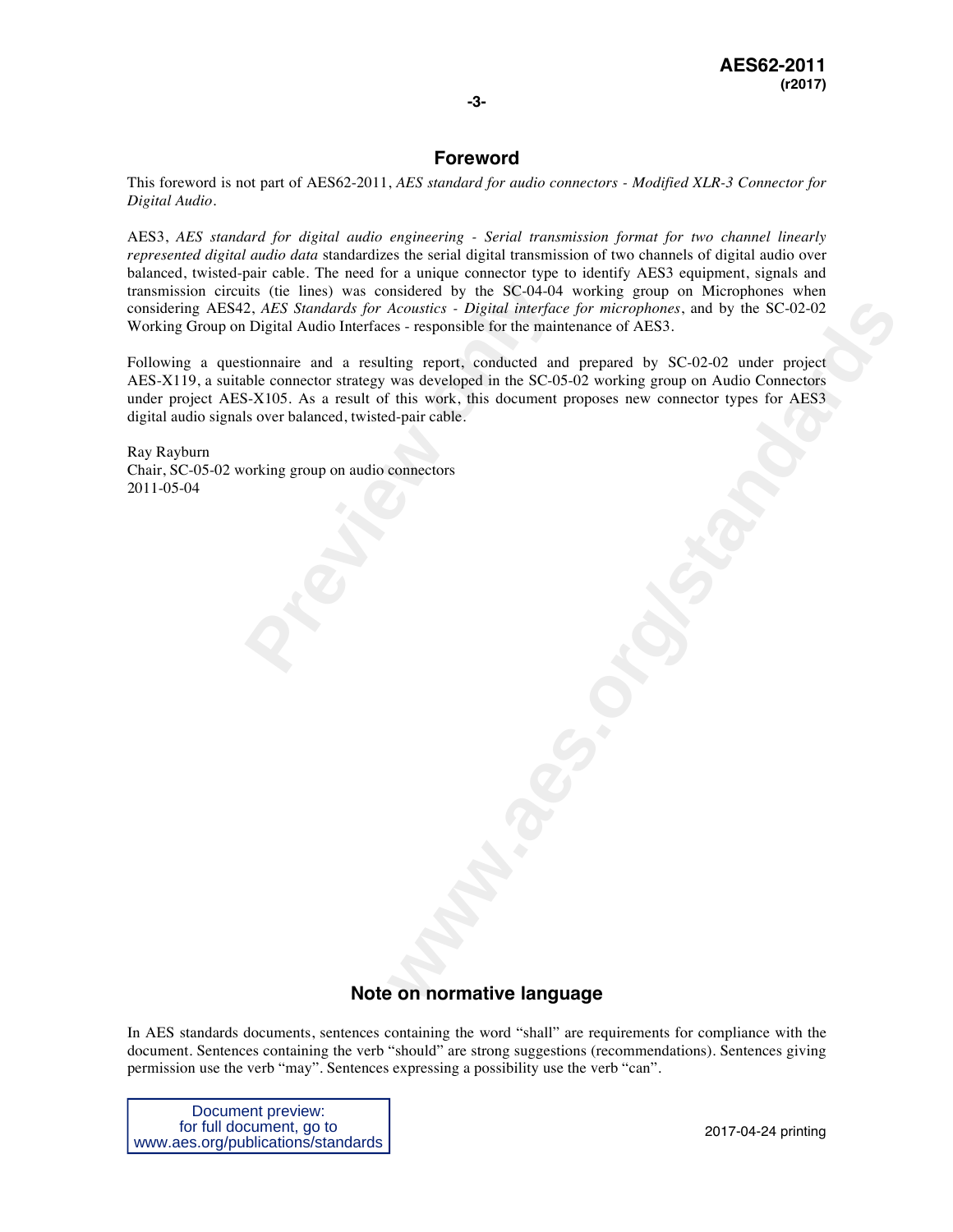## **AES standard for audio connectors - Modified XLR-3 Connector for Digital Audio**

#### **Introduction**

**Modified XLR-3 Conners Digital Audio**<br> **Digital Audio**<br>
physoses new connector types for AES3 digital audio<br>
pliant with equipment designs using XLR-type co<br>
pe connectors with the difference of additional ke<br>
mating with **Example 2011 INCRET CONTRACT CONTRACT CONTRACT CONTRACT CONTRACT CONTRACT CONTRACT SURFACT CONTRACT SURFACT CONTRACT CONTRACT CONTRACT CONTRACT CONTRACT CONTRACT CONTRACT CONTRACT CONTRACT CONTRACT CONTRACT CONTRACT CONTR** This document proposes new connector types for AES3 digital audio signals over balanced, twisted-pair cable in applications that include AES42 digitally-interfaced microphones. The new "digital" connectors are mechanically compliant with equipment designs using XLR-type connectors, and are based on the existing three pole XLR-type connectors with the difference of additional keying. The keying is realized in a manner that will prevent mating with existing standard XLR-type connectors. All new digital equipment should eventually migrate to these connectors, although existing products could continue to use existing connectors. Furthermore new "compatible" connectors should enable mating with both "digital" and existing types where the application or specific circumstances requires this.

#### **What should this standard accomplish?**

The major function of the new digital connector family is to identify equipment that produces an AES3 signal, tie lines and patch cables that will reliably carry the AES3 signal, and equipment that can receive the AES3 signal.

These primary objectives should be satisfied by the standard:

- Prevent a digital source from feeding tie lines that are not suitable for AES3 signals.
- Prevent a digital source from feeding equipment that cannot receive it.
- Prevent a digital receiver (input), for example, one designed to provide phantom power for a digital microphone, from damaging an analogue source accidentally connected to it.
- Allow a compatible receiver to accept both digital and analogue sources.
- Allow a source that can produce both analogue and digital signals to feed analogue, digital, and compatible receivers.

These secondary objectives are desirable but may not be achievable:

- Minimize the number of tie lines and portable cables (i.e. analogue cables and digital cables).
- Install digital tie lines and use them for both digital and analogue signals.
- Use digital-rated cable for all portable cable and use the same cables for both digital and analogue signals.